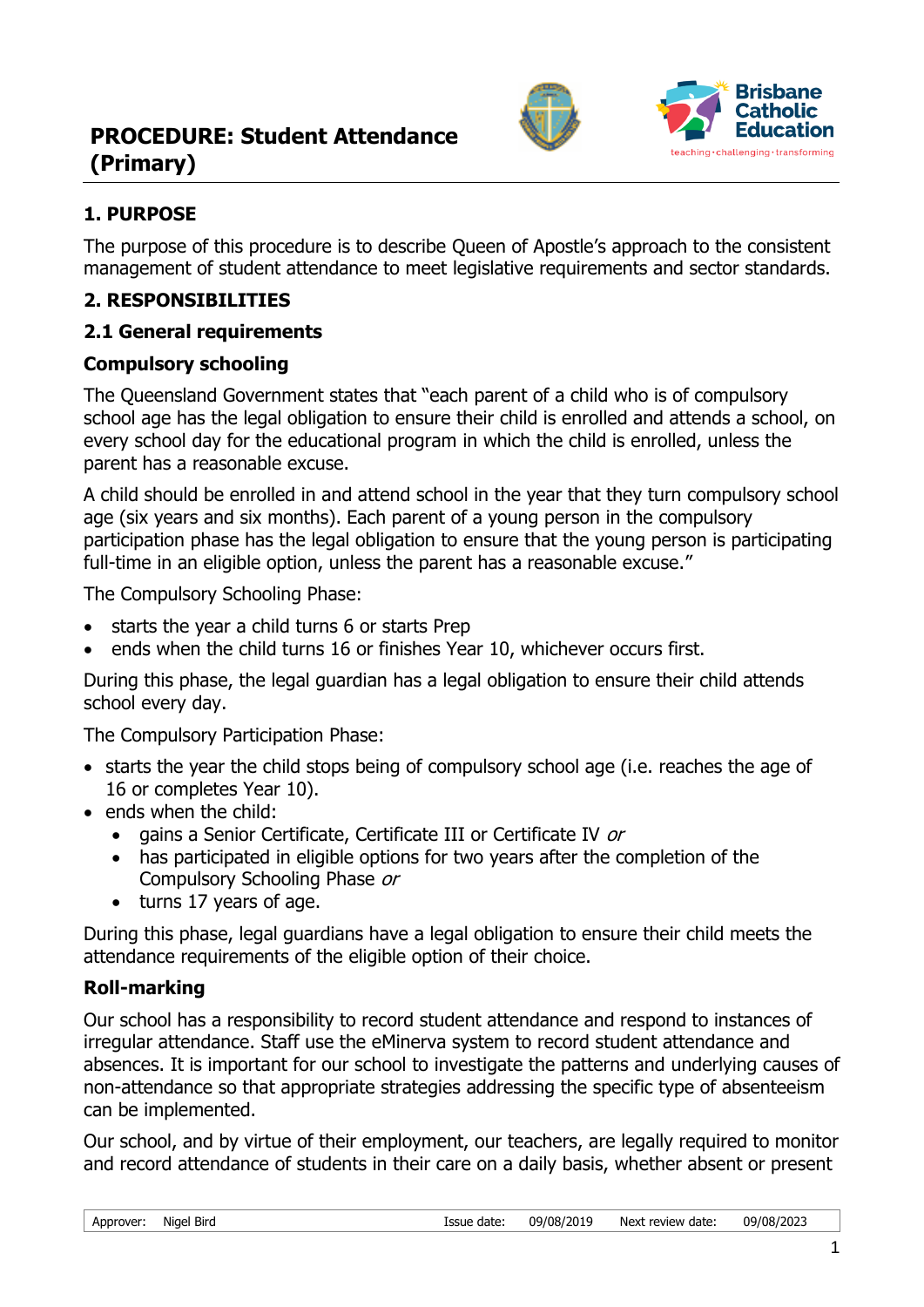



in class, on excursion or at a school-based activity.

### **Student attendance level**

Students, legal guardians, and staff will work together to ensure all students meet the school expectation of 90% or above attendance and zero unexplained absences.

90% attendance equates to 5 days absence per term and 10 days absence per semester.

#### **2.2 Roles and responsibilities**

| <b>Role</b>                 | <b>Responsibilities</b>                                                                                                                                                                                                                  |
|-----------------------------|------------------------------------------------------------------------------------------------------------------------------------------------------------------------------------------------------------------------------------------|
| Principal                   | coordinate and implement this procedure<br>$\bullet$                                                                                                                                                                                     |
|                             | manage student attendance in consultation with the school<br>$\bullet$                                                                                                                                                                   |
|                             | community                                                                                                                                                                                                                                |
|                             | engage with families to proactively promote high levels of<br>$\bullet$<br>student attendance                                                                                                                                            |
|                             | monitor non-attendance and re-engage students in partnership<br>with legal guardians                                                                                                                                                     |
|                             | ensure compliance of data entry in alignment with eMinerva<br>$\bullet$<br>requirements                                                                                                                                                  |
|                             | ensure staff are made aware of the BCE Student Attendance<br>$\bullet$<br>policy and this procedure and ensure a copy of this procedure is<br>provided to relief staff (i.e. published on school portal)                                 |
|                             | record and report attendance data in annual reviews<br>$\bullet$                                                                                                                                                                         |
|                             | ensure relief staff are entered into WSS timesheets in order to<br>$\bullet$<br>gain access to eMinerva                                                                                                                                  |
|                             | ensure eMinerva training is part of the induction process for new<br>$\bullet$<br>staff and annual training for existing staff                                                                                                           |
| Staff with roll-<br>marking | ensure data is entered into eMinerva in an accurate and timely<br>$\bullet$<br>manner, at least twice per day                                                                                                                            |
| responsibilities            | any student absent from school without explanation requires<br>$\bullet$<br>same day follow up and reporting to legal guardians on the day<br>of the absence<br>follow up on eMinerva notifications of unexplained absences<br>$\bullet$ |
|                             | inform Principal of unexplained or 3+ days of absence                                                                                                                                                                                    |

### **3. PROCEDURE**

| <b>Activity</b>           | <b>Requirement</b>                                                                                                                                                                                                                                                   |
|---------------------------|----------------------------------------------------------------------------------------------------------------------------------------------------------------------------------------------------------------------------------------------------------------------|
| <b>Attendance Marking</b> | Attendance will be marked for all students each morning and<br>afternoon by the class teachers<br>• The Office staff will check this has been done for classes at<br>9.30am and 2.30 pm daily<br>• A phone call will be made to the teacher if the class roll is not |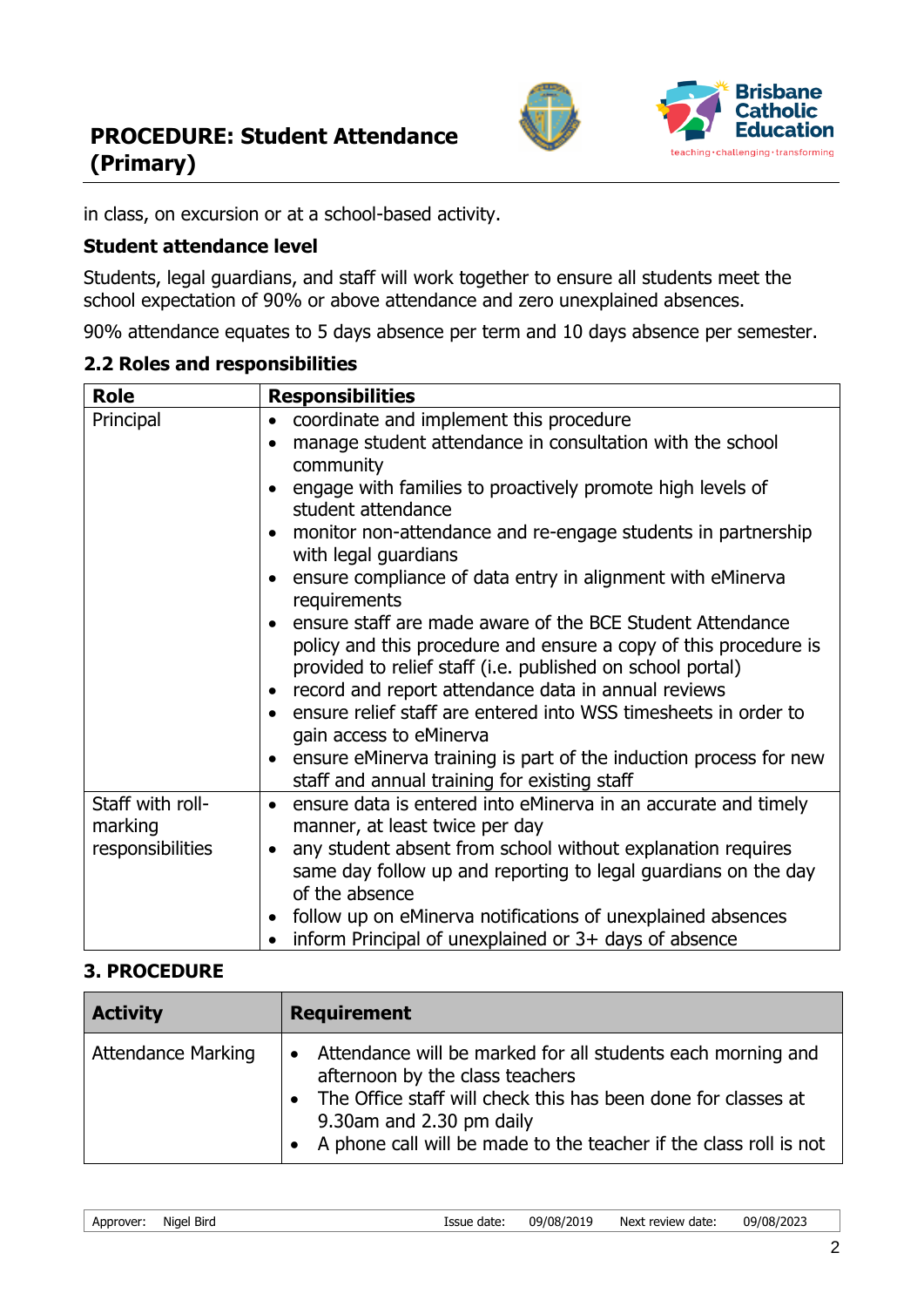# **PROCEDURE: Student Attendance (Primary)**





| <b>Activity</b>                   | <b>Requirement</b>                                                                                                                                                                                                                                                                                                                                                                                                                                                                                                                                                                                                                                                                                                                                                                                                                                                                 |
|-----------------------------------|------------------------------------------------------------------------------------------------------------------------------------------------------------------------------------------------------------------------------------------------------------------------------------------------------------------------------------------------------------------------------------------------------------------------------------------------------------------------------------------------------------------------------------------------------------------------------------------------------------------------------------------------------------------------------------------------------------------------------------------------------------------------------------------------------------------------------------------------------------------------------------|
|                                   | marked on time<br>An email will be sent to the teacher for a class roll not marked<br>$\bullet$<br>The APA/APRE will be advised of unmarked and incorrectly<br>marked rolls<br>Incorrectly marked rolls will be corrected by the teacher<br>$\bullet$<br>responsible for the class                                                                                                                                                                                                                                                                                                                                                                                                                                                                                                                                                                                                 |
| Present Categories in<br>eMinerva | Students who are:<br>$\bullet$<br>in class will be marked 'Present - In Class'<br>$\bigcap$<br>in an alternate learning activity will be marked<br>$\circ$<br>'Present - Alternate Learning Activity'<br>with Guidance Counsellors will be marked as<br>$\circ$<br>'Present - In-School Appointment'<br>in sick bay will have their attendance category<br>$\circ$<br>changed to 'Present $-$ In Sick Bay' by the office<br>personnel<br>participating in activities (excursion; camps etc.) will<br>$\circ$<br>be marked accordingly by the teacher responsible<br>for the activity<br>These attendance categories must not be changed, unless<br>the student is present in class and then the category should<br>be changed to 'Present - In Class'<br>Students will only be marked as 'Present – Not Required to<br>٠<br>Attend' upon instruction from School Leadership.       |
| Absent Categories in<br>eMinerva  | Students who are:<br>$\bullet$<br>not in class, and notification has not been received<br>$\circ$<br>from a legal guardian, will be marked 'Absent -<br>Unexplained'<br>not in class, and notification has been received from a<br>Legal Guardian, will be marked 'Absent - Explained'<br>When marking the roll, if teachers have received written<br>information from the legal guardian regarding a student's<br>absence from school, the teacher will enter the details<br>(including absence category) into a log in eMinerva<br>If the legal guardian has informed the office of the absence,<br>the staff will enter these details into a log in eMinerva<br>Class teachers should enter any information regarding future<br>planned absences of students by entering a Notified Absence<br>into e-Minerva<br>If a student is away for three consecutive days (or earlier if |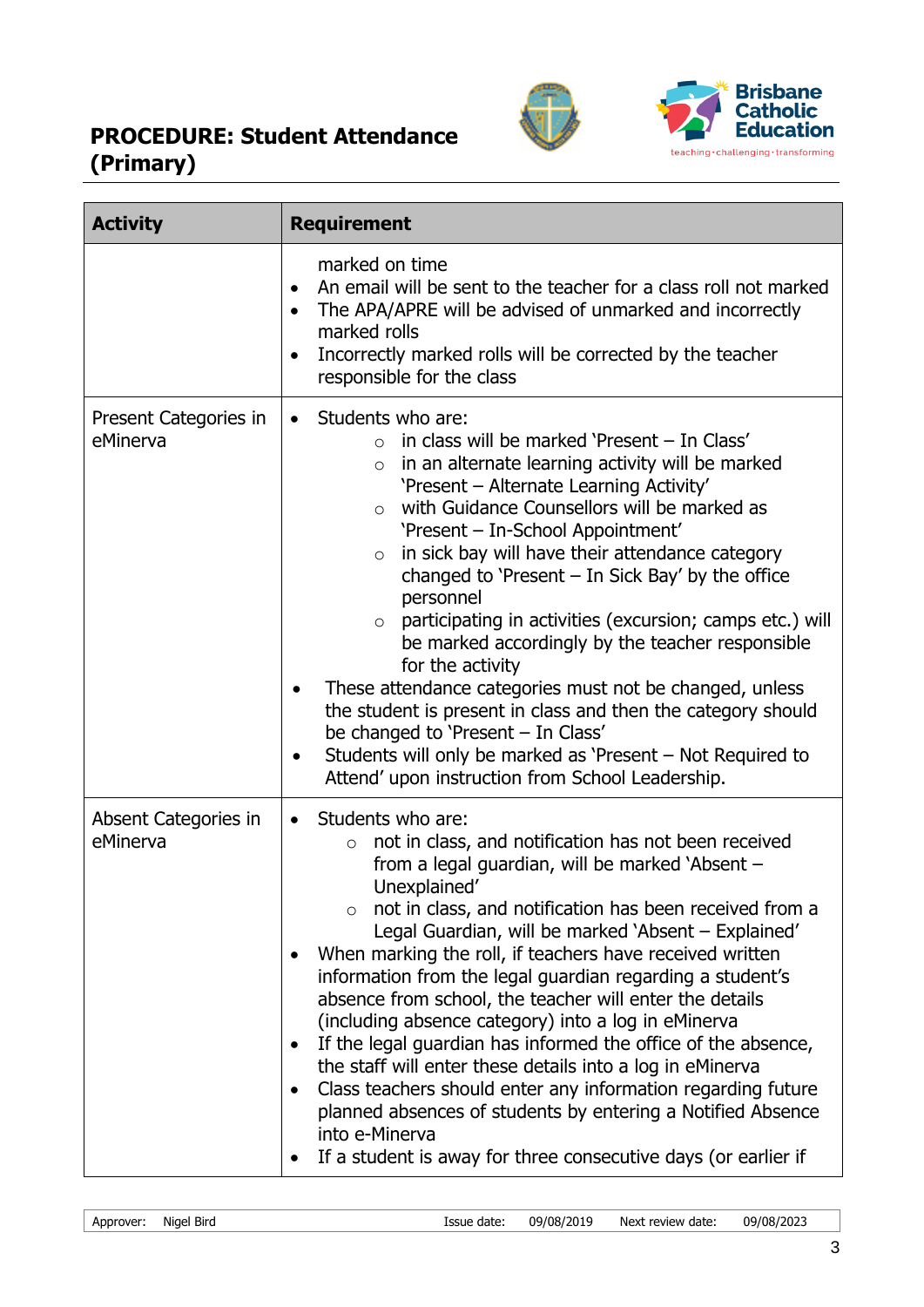# **PROCEDURE: Student Attendance (Primary)**





| <b>Activity</b>         | <b>Requirement</b>                                                                                                                                                                                                                                                                                                                                                                                                                                                                                                                                                                                                                                                                                                                                                                                                                                |
|-------------------------|---------------------------------------------------------------------------------------------------------------------------------------------------------------------------------------------------------------------------------------------------------------------------------------------------------------------------------------------------------------------------------------------------------------------------------------------------------------------------------------------------------------------------------------------------------------------------------------------------------------------------------------------------------------------------------------------------------------------------------------------------------------------------------------------------------------------------------------------------|
|                         | concerned) the class teacher may contact the Legal Guardian<br>for further information<br>Any student absent from school without explanation requires<br>same day follow up and reporting to legal guardians on the<br>day of the absence<br>If a student has been previously marked 'Present at school'<br>but they are not in class without permission, the teacher is to<br>ring the office and advise that the student is not present.<br>Office personnel will then inform school leadership that the<br>student is missing. They will then attempt to locate the<br>student who will be dealt with according to the school's<br>Student Behaviour Support Plan<br>Students will only be marked as 'Absent - Not Required to<br>٠<br>Attend', 'Absent - Truant' or 'Absent - Internal Suspension'<br>upon instruction from school leadership |
| Unexplained<br>Absences | A notification will be sent to the student's legal guardian by<br>٠<br>approximately 9.30 am each day. The office staff/leadership<br>team will follow up any unexplained absences by contacting<br>the student's legal guardian<br>Past unexplained absences are indicated by the red<br>$\bullet$<br>Unexplained Absence Alert icon on class rolls. When the class<br>teacher receives written explanation of the absence from the<br>student's legal guardian they will update the absence category<br>and enter details into eMinerva with the details                                                                                                                                                                                                                                                                                        |
| Late Arrivals           | A student is considered to have arrived late any time after the<br>٠<br>second bell<br>All students arriving late will sign in at the office and will be<br>given a late slip. This slip needs to be presented to the<br>teacher when arriving in class. If they do not have a late slip,<br>they are to be sent to the office to sign in<br>If class teachers observe a student has made a habit of<br>arriving late, or is late for three consecutive days, they will<br>contact the student's legal guardian as per this procedure                                                                                                                                                                                                                                                                                                             |
| Early Departures        | A student is considered to be leaving early any time before<br>2.30pm. All students leaving early will provide notification via<br>the legal guardian to their class teacher.                                                                                                                                                                                                                                                                                                                                                                                                                                                                                                                                                                                                                                                                     |
| <b>SMS Messages</b>     | Unexplained Absences: An SMS message will be sent to the                                                                                                                                                                                                                                                                                                                                                                                                                                                                                                                                                                                                                                                                                                                                                                                          |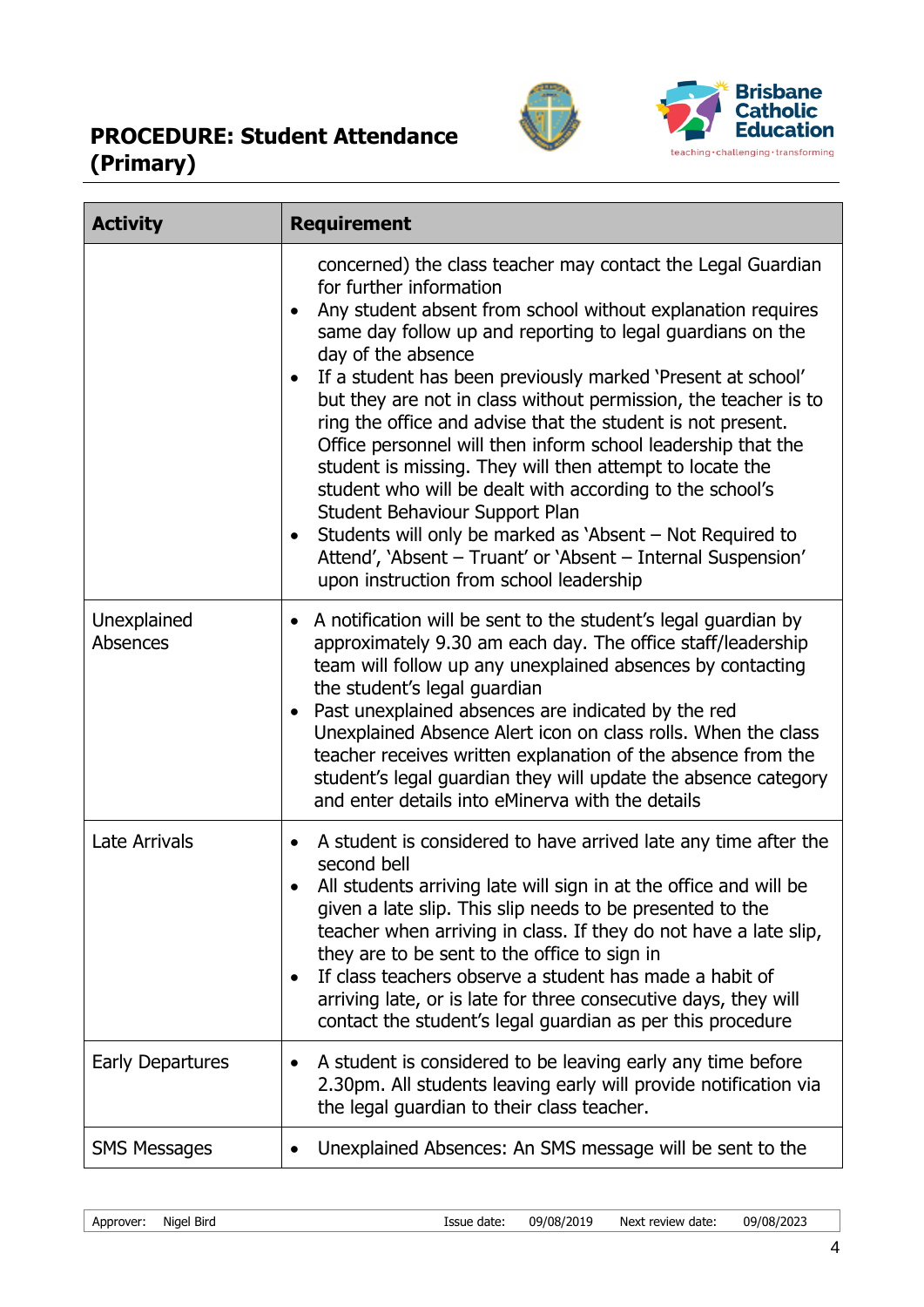# **PROCEDURE: Student Attendance (Primary)**





| <b>Activity</b>                          | <b>Requirement</b>                                                                                                                                                                                                                                                                                                                                                                                                                                                                                                                                                                                                                                                          |
|------------------------------------------|-----------------------------------------------------------------------------------------------------------------------------------------------------------------------------------------------------------------------------------------------------------------------------------------------------------------------------------------------------------------------------------------------------------------------------------------------------------------------------------------------------------------------------------------------------------------------------------------------------------------------------------------------------------------------------|
|                                          | student's legal guardian as soon as possible after 9.30am each<br>day advising of any 'Unexplained' absences<br>Any incorrect messages caused by incorrect roll-marking will<br>be made known to the APA/APRE/Principal. The office<br>staff/leadership team will follow up by telephoning the<br>student's legal guardian                                                                                                                                                                                                                                                                                                                                                  |
| Non-Marking of<br><b>Electronic Roll</b> | If the school computer system is offline, hard copies of all<br>$\bullet$<br>class rolls will be provided by the office. Once the system is<br>online the class teacher will mark the roll so that the records<br>are correct. This may be done the next day if necessary. Only<br>administrators can amend marked rolls in consultation with<br>the APA/APRE<br>In the event of an evacuation, hard copies of rolls will be<br>taken to the evacuation area to be marked by class teachers.<br>Class teachers will advise the APA/APRE of any unexplained<br>absentees<br>During a lockdown the roll will not be marked<br>$\bullet$                                       |
| <b>Activities</b>                        | An activity will be entered into eMinerva for students<br>$\bullet$<br>attending excursions, camps and other school-based activities<br>A yellow alert will appear next to the student's name on class<br>rolls to indicate the student has a timetable clash. The activity<br>will be marked by the staff member responsible for the event,<br>e.g. 'Present - Work Study'; 'Present - Excursion'. This<br>attendance category will inherit through the rest of the<br>student's timetable for the day<br>These attendance categories must not be changed, unless the<br>student is present at school and then the category should be<br>changed to 'Present $-$ In Class' |
| Relief and supervising<br>staff          | Relief staff will have access to the school portal and eMinerva<br>$\bullet$<br>using their own BCE username and password and are to mark<br>attendance in eMinerva for each class they are supervising<br>Teaching staff conducting supervision will mark attendance in<br>$\bullet$<br>eMinerva for the class they are supervising                                                                                                                                                                                                                                                                                                                                        |
| <b>Part-time Students</b>                | Part time students will sign in and out of the school office on<br>$\bullet$<br>arrival or departure as per arrangements made                                                                                                                                                                                                                                                                                                                                                                                                                                                                                                                                               |
| <b>Mobile Attendance</b>                 | Teaching staff wishing to use this application can access it via                                                                                                                                                                                                                                                                                                                                                                                                                                                                                                                                                                                                            |